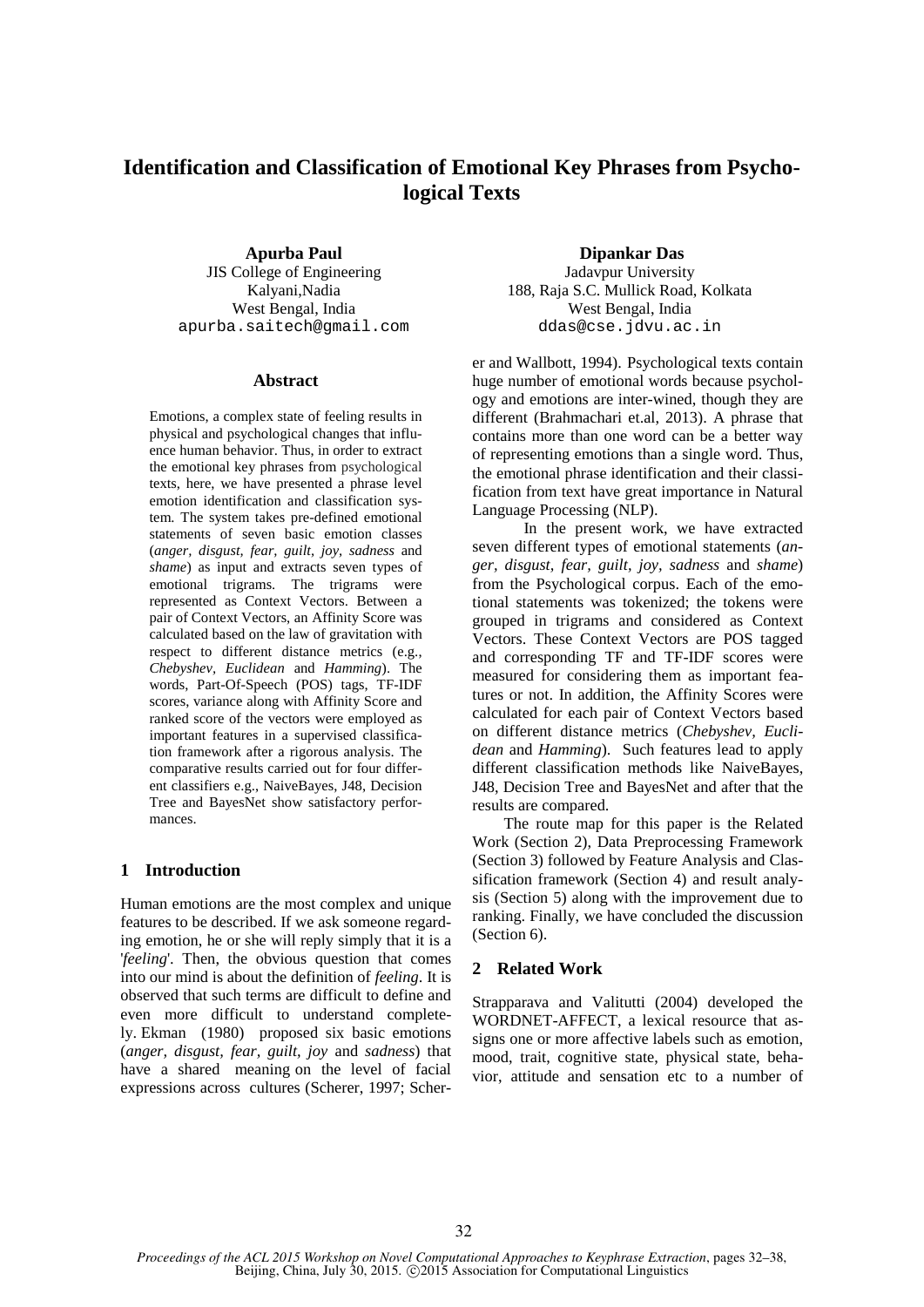WORDNET synsets. A detailed annotation scheme that identifies key components and properties of opinions and emotions in language has been described in (Wiebe et al., 2005). The authors in (Kobayashi et al., 2004) also developed an opinion lexicon out of their annotated corpora. Takamura et al. (2005) extracted semantic orientation of words according to the spin model, where the semantic orientation of words propagates in two possible directions like electrons. Esuli and Sebastiani's (2006) approach to develop the SentiWord-Net is an adaptation to synset classification based on the training of ternary classifiers for deciding positive and negative (P-N) polarity. Each of the ternary classifiers is generated using the Semi supervised rules.

On the other hand, Mohammad, et al., (2010) has performed an extensive analysis of the annotations to better understand the distribution of emotions evoked by terms of different parts of speech. The authors in (Das and Bandyopadhyay, 2009, 2010) created the emotion lexicon and systems for Bengali language. The development of SenticNet (Cambria et al., 2010) was inspired later by (Poria et al., 2013). The authors developed an enriched SenticNet with affective information by assigning emotion labels. Similarly, ConceptNet<sup>1</sup> is a multilingual knowledge base, representing words and phrases that people use and the common-sense relationships between them.

Balahur et al., (2012) had shown that the task of emotion detection from texts such as the one in the ISEAR corpus (where little or no lexical clues of affect are present) can be best tackled using approaches based on commonsense knowledge. In this sense, EmotiNet, apart from being a precise resource for classifying emotions in such examples, has the advantage of being extendable with external sources, thus increasing the recall of the methods employing it. Patra et al., (2013) adopted the Potts model for the probability modeling of the lexical network that was constructed by connecting each pair of words in which one of the two words appears in the gloss of the other.

In contrast to the previous approaches, the present task comprises of classifying the emotional phrases by forming Context Vectors and the experimentation with simple features like POS, TF-IDF and Affinity Score followed by the computation of similarities based on different distance metrics help in making decisions to correctly classify the emotional phrases.

#### **3 Data Preprocessing Framework**

#### **3.1 Corpus Preparation**

The emotional statements were collected from the ISEAR<sup>7</sup> (International Survey on Emotion Antecedents and Reactions) database. Each of the emotion classes contains the emotional statements given by the respondents as answers based on some predefined questions. Student respondents, both psychologists and non-psychologists were asked to report situations in which they had experienced all of the 7 major emotions (*anger, disgust, fear, guilt, joy, sadness, shame*). The final data set contains reports of 3000 respondents from 37 countries. The statements were split in sentences and tokenized into words and the statistics were presented in Table 1. It is found that only 1096 statements belong to *anger, disgust sadness* and *shame* classes whereas the *fear*, *guilt* and *joy* classes contain 1095, 1093 and 1094 different statements, respectively. Since each statement may contain multiple sentences, so after sentence tokenization, it is observed that the *anger* and *fear* classes contain the maximum number of sentences. Similarly, it is observed that the *anger* class contains the maximum number of tokenized words.

| <b>Emotions</b> | Total No.         | Total No.        | Total No. of     |
|-----------------|-------------------|------------------|------------------|
|                 | of                | of               | <b>Tokenized</b> |
|                 | <b>Statements</b> | <b>Sentences</b> | Words            |
| Anger           | 1096              | 1760             | 24301            |
| Disgust         | 1096              | 1607             | 20871            |
| Fear            | 1095              | 1760             | 22912            |
| Guilt           | 1093              | 1718             | 22430            |
| Jov             | 1094              | 1554             | 18851            |
| Sadness         | 1096              | 1606             | 19480            |
| <b>Shame</b>    | 1096              | 1609             | 20948            |
| <b>Total</b>    | 7.666             | 11,614           | 1.49.793         |

**Table 1**: Corpus Statistics

The tokenized words were grouped to form trigrams in order to grasp the roles of the previous and next tokens with respect to the target token. Thus, each of the trigrams was considered as a Context Window (CW) to acquire the emotional phrases. The updated version of the standard word lists of the WordNet Affect (Strapparava, and Vali-

<sup>1</sup> http://conceptnet5.media.mit.edu/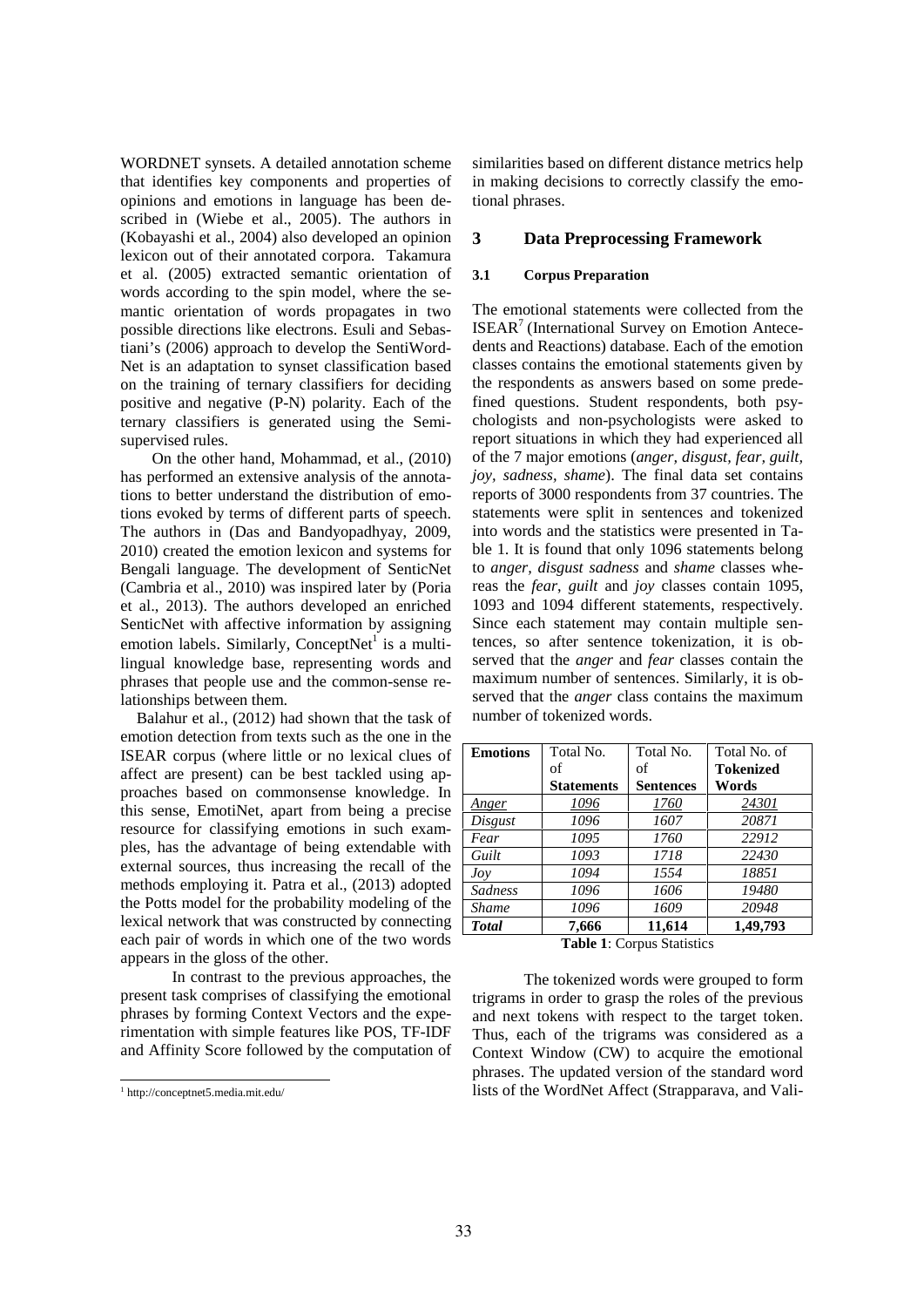tutti, 2004) was collected and it is observed that the total of 2,958 affect words is present.

It is considered that, in each of the Context Windows, the first word appears as a non-affect word, second word as an affect word, and third #AW word as a non-affect word  $(\langle NAW_1 \rangle, \langle AW \rangle)$ ,  $\langle NAW_2 \rangle$ ). It is observed from the statistics of CW as shown in Table 2 that the *anger* class contains the maximum number of trigrams (20,785) and *joy* class has the minimum number of trigrams (15,743) whereas only the *fear* class contains the maximum number of trigrams (1,573) that follow the CW pattern. A few example patterns of the CWs which follows the pattern  $(\langle NAW_1 \rangle, \langle AW \rangle)$ , <NAW2>) are "*advices, about, problems*" (*Anger*), "*already, frightened, us" (Fear), "always, joyous, one" (Joy), "acted, cruelly, to" (Disgust)*, "*adolescent, guilt, growing*" (guilt), "*always, sad, for*" (sad) , "*and, sorry, just*" (Shame) etc.

It was observed that the stop words are mostly present in  $\langle NAW_1, AW, NAW_2 \rangle$  pattern where similar and dissimilar NAWs are appeared before and after their corresponding CWs. In case of *fear*, a total of 979 stop words were found in  $NAW_1$  position and 935 stop words in  $NAW_2$  position. It is observed that in case of *fear*, the occurrence of similar NAW before and after of CWs is only 22 in contrast to the dissimilar occurrences of 1551. Table 3 explains the statistics of similar and dissimilar NAWs along with their appearances as stop words.

#### **3.2 Context Vector Formation**

In order to identify whether the Context Windows (CWs) play any significant role in classifying emotions or not, we have mapped the Context Windows in a Vector space by representing them as vectors. We have tried to find out the semantic relation or similarity between a pair of vectors using Affinity Score which in turn takes care of different distances into consideration. Since a CW follows the pattern (NAW1, AW, NAW2), the formation of vector with respect to each of the Context Windows of each emotion class was done based on the following formula, he Context Windows<br>
le in classifying emo-<br>
ed the Context Windows<br>
ed the Context Windows<br>
representing them as<br>
Table 3: Statistics<br>
l out the semantic re-<br>
patterns and stop work<br>
pair of vectors using<br>
akes care of di the context Windows<br>
v significant role in classifying emo-<br>
ve have mapped the Context Win-<br>
ve have mapped the Context Win-<br>
ve have mapped the Context Win-<br>
tor space by representing them as<br>
Table 3: S<br>
ve tried to fi 1935 stop words in NAW<sub>2</sub> posi-<br>that in case of *fear*, the occur-<br>AW before and after of CWs is<br>to the dissimilar occurrences of<br>ains the statistics of similar and<br>along with their appearances as<br> $\frac{Angle}{Disyu}$ .<br>**Consider t** 

Vectorization<sub>(CW)</sub> =  $\left[\frac{\text{\#NAW}_1}{T}, \frac{\text{\#AW}}{T}, \frac{\text{\#NAW}_2}{T}\right]$ 

**Where** 

T= Total count of CW in an emotion class

 $\text{H}NAW_1$  = Total occurrence of a non-

affect word in  $NAW_1$  position  $\text{H}NAW_2$  = Total occurrence of a non-

affect word in NAW<sub>2</sub> position

 $=$  Total occurrence of an affect word in AW position.

It was found that in case of *anger* emotion, a CW identified as (*always, angry, about*) corresponds to a Vector, <0.29, 10.69, 1.47>

| <b>Emotions</b> | <b>Total No of</b><br><b>Trigrams</b> | <b>Total no of Tri-</b><br>grams that follows<br>$<$ NAW <sub>1</sub> ,AW,NAW <sub>2</sub> ><br>pattern (CW) |
|-----------------|---------------------------------------|--------------------------------------------------------------------------------------------------------------|
| Anger           | 20785                                 | 1356                                                                                                         |
| Disgust         | 17661                                 | 1283                                                                                                         |
| Fear            | 19392                                 | 1573                                                                                                         |
| Guilt           | 18997                                 | 1298                                                                                                         |
| Jov             | 15743                                 | 1179                                                                                                         |
| Sadness         | 16270                                 | 1210                                                                                                         |
| <b>Shame</b>    | 17731                                 | 1058                                                                                                         |
| <b>mun Am</b>   | 1.00                                  | $\mathbf{X}$                                                                                                 |

**Table 2**: Trigrams and Affect Words Statistics

| <b>Emotions</b>                                                                                                                                                                                                                                                                                                                                                                                                                                                                                                                                                                                                          | Total no.<br>of NAW <sub>1</sub><br>appeared<br>as stop<br>words in<br><b>CW</b> | Total no.<br>of NAW <sub>2</sub><br>appeared<br>as stop<br>words in<br>$cm$ | Presence<br>of<br>similar<br><b>NAW</b><br>before<br>and after<br>of CW | <b>Presence</b><br>of<br>dissimilar<br><b>NAW</b><br>before<br>and after<br>of CW       |  |
|--------------------------------------------------------------------------------------------------------------------------------------------------------------------------------------------------------------------------------------------------------------------------------------------------------------------------------------------------------------------------------------------------------------------------------------------------------------------------------------------------------------------------------------------------------------------------------------------------------------------------|----------------------------------------------------------------------------------|-----------------------------------------------------------------------------|-------------------------------------------------------------------------|-----------------------------------------------------------------------------------------|--|
| Anger                                                                                                                                                                                                                                                                                                                                                                                                                                                                                                                                                                                                                    | 825                                                                              | 871                                                                         | 26                                                                      | 1330                                                                                    |  |
|                                                                                                                                                                                                                                                                                                                                                                                                                                                                                                                                                                                                                          | 696                                                                              | 763                                                                         | 11                                                                      | 1272                                                                                    |  |
| Fear                                                                                                                                                                                                                                                                                                                                                                                                                                                                                                                                                                                                                     | 979                                                                              | 935                                                                         | 22                                                                      | 1551                                                                                    |  |
| Guilt                                                                                                                                                                                                                                                                                                                                                                                                                                                                                                                                                                                                                    | 695                                                                              | 874                                                                         | 18                                                                      | 1280                                                                                    |  |
| Jov                                                                                                                                                                                                                                                                                                                                                                                                                                                                                                                                                                                                                      | 734                                                                              | 674                                                                         | 11                                                                      | 1168                                                                                    |  |
| Sadness                                                                                                                                                                                                                                                                                                                                                                                                                                                                                                                                                                                                                  | 733                                                                              | 753                                                                         | 22                                                                      | 1188                                                                                    |  |
| <b>Shame</b>                                                                                                                                                                                                                                                                                                                                                                                                                                                                                                                                                                                                             | 604                                                                              | 647                                                                         | 16                                                                      | 1042                                                                                    |  |
| Table 3: Statistics for similar and dissimilar NAW<br>patterns and stop words<br>3.3 Affinity Score Calculation<br>We assume that each of the Context Vectors in an<br>emotion class is represented in the vector space at<br>a specific distance from the others. Thus, there<br>must be some affinity or similarity exists between<br>each of the Context Vectors. An Affinity Score<br>was calculated for each pair of Context Vectors<br>$(p_u, q_v)$ where $u = \{1, 2, 3, \dots, n\}$ and $v =$<br>$\{1,2,3,n\}$ for <i>n</i> number of vectors with respect<br>to each of the emotion classes. The final Score is |                                                                                  |                                                                             |                                                                         |                                                                                         |  |
|                                                                                                                                                                                                                                                                                                                                                                                                                                                                                                                                                                                                                          | Disgust                                                                          | Affect Word <sub>2</sub>                                                    |                                                                         | NAW <sub>1</sub> = Non Affect Word <sub>1</sub> ; AW=Affect Word; NAW <sub>2</sub> =Non |  |

#### **3.3 Affinity Score Calculation**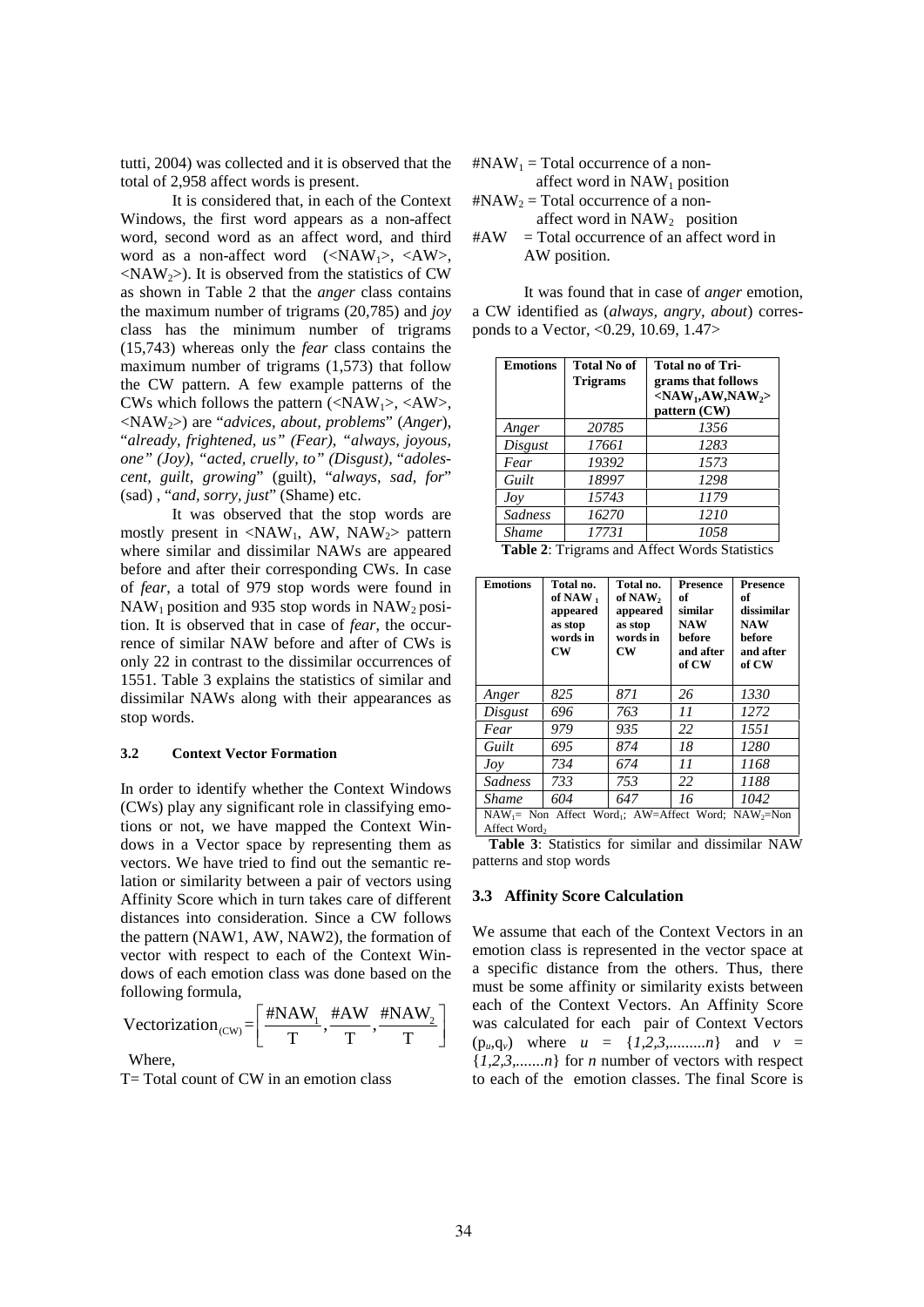calculated using the following gravitational formula as described in (Poria et al., 2013):

**Score** 
$$
(p,q)
$$
 =  $\left[ \frac{p * q}{(\text{dist}(p,q))^2} \right]$ 

gravitational formu-<br>
outin<br>  $\begin{bmatrix}\n\ast q \\
(p,q)\n\end{bmatrix}$ <br>
ectors p and q of an<br>
ectors di-<br>
ectors di-<br>
ectors di-<br>
ectors di*p* following gravitational for<br>
Poria et al., 2013):<br>  $p,q$  =  $\left[\frac{p * q}{(\text{dist}(p, q))^2}\right]$ <br>
wo context vectors p and q c<br>
e dot product of the vectors<br>
re of distance (dist) between wing gravitational formu-<br>
expected for developing<br>
tal., 2013):<br>
framework.<br>  $\left[\begin{array}{cc} p^*q \\ (dist(p,q))^2 \end{array}\right]$ <br>
2. Context Window(CW)<br>
3. POS Tagged Context Wire<br>
thext vectors p and q of an<br>
4. POS Tagged Window (PI<br>
produc The Score of any two context vectors  $p$  and  $q$  of an  $\frac{4}{5}$ . emotion class is the dot product of the vectors divided by the square of distance (*dist*) between  $p = \frac{6}{7}$ and *q*. This score was inspired by Newton's law of gravitation. This score values reflect the affinity  $\boldsymbol{A}$ between two context vectors *p* and *q*. Higher score implies higher affinity between *p* and *q*.

However, apart from the score values, we also calculated the median, standard deviation and inter quartile range (*iqr*) and only those context windows were considered if their *iqr* values are greater than some cutoff value selected during experiments.

#### **3.4 Affinity Scores using Distance Metrics**

In the vector space, it is needed to calculate how close the context vectors are in the space in order to conduct better classification into their respective emotion classes. The Score values were calculated for all the emotion classes with respect to different metrics of distance (*dist*) viz. *Chebyshev, Euclidean* and *Hamming*. The distance was calculated for each context vector with respect to all the vectors of the same emotion class. The distance formula is given below:

a. *Chebyshev distance*  $(C_d) = max |x_i - y_i|$ 

where  $x_i$  and  $y_i$  represents two vectors.

b. *Euclidean distance*  $(E_d) = ||x - y||_2$  for vectors *x* and *y*.

c. *Hamming distance* (H<sub>d</sub>) = ( $c_{0I}$  +  $c_{10}$ ) / *n* where  $c_{ij}$ is the number of occurrence in the boolean vectors <br>
x and y and  $x[k] = i$  and  $y[k] = j$  for  $k < n$ . Hamming distance denotes the proportion of disagree-<br>
ing components in x and y.<br> **4 Feature Selection and Analysis** *x* and *y* and  $x[k] = i$  and  $y[k] = j$  for  $k < n$ . Hamming distance denotes the proportion of disagreeing components in *x* and *y*.

#### **4 Feature Selection and Analysis**

It is observed that the feature selection always plays an important role in building a good pattern classifier. Thus, we have employed different classifiers viz. BayesNet, J48, NaiveBayesSimple and DecisionTree associated in the WEKA tool. Based on the previous analysis, the following features

llowing gravitational formu-<br>
a et al., 2013):<br>
a et al., 2013):<br>
framework.<br>  $=\begin{bmatrix} p * q \\ (dist(p, q))^2 \end{bmatrix}$ <br>  $\begin{bmatrix} 1. & Affinity Scores based on \\ 2. & Context Window(CW) \\ 3. & POS Tagged Context Win. \\ 4. & POS Tagged Window (PI) \\ 5. & TF and TF-IDF of CW \end{bmatrix}$ were selected for developing the classification framework.

- 1. Affinity Scores based on  $C_d$ ,  $E_d$  and  $H_d$
- 2. Context Window(CW)
- 3. POS Tagged Context Window (PTCW)
- 4. POS Tagged Window (PTW)
- 5. TF and TF-IDF of CW
- 6. Variance and Standard Deviation of CW
- Ranking Score of CW

#### **4.1 POS Tagged Context Windows and Windows (PTCW and PTW)**

The sentences were POS tagged using the Stanford POS Tagger and the POS tagged Context Windows were extracted and termed as PTCW. Similarly, the POS tag sequence from each of the PTCWs were extracted and named each as POS Tagged Window (PTW). It is observed that "*fear*" emotion class has the maximum number of CWs and unique PTCWs whereas the "*anger*" class contains the maximum number of unique PTWs. The Figure 1 as shown below represents the counts of CW, unique PTCWs and PTWs**.** It was noticed that the total number of CWs is 8967, total number of unique PTCW is 7609 and of unique PTW is 3117. Obviously, the number of PTCW was less than CW and number of PTW was less than PTCW, because of the uniqueness of PTCW and PTW. In Figure 2, the total counts of CW, PTCW and PTW have been shown. Some sample patterns of PTWs that occur with the maximum frequencies in three emotion classes are "VBD/RB\_JJ\_IN" (*anger*)*,* "NN/VBD\_VBN\_NN" (*disgust*) and "VBD\_VBN/JJ\_IN/NN" (*fear*).



**Figure 1**: Count of CW, PTCW and PTW for seven emotion classes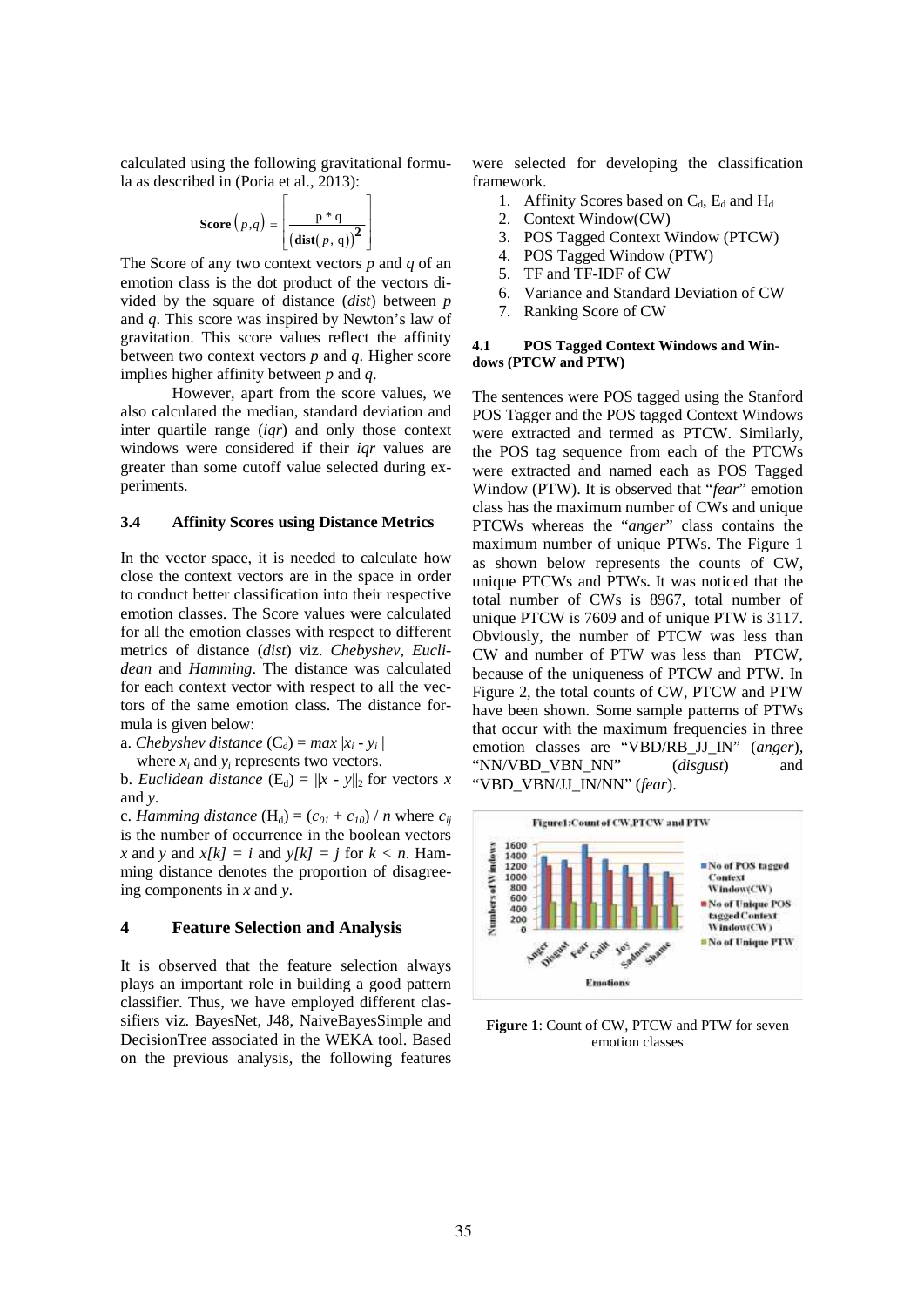

**Figure 2**:Total Count of CW, PTCW and PTW

### **4.2 TF and TF-IDF Measure**

The Term Frequencies (TFs) and the Inverse Document Frequencies (IDFs) of the CWs for each of the emotion classes were calculated. In order to identify different ranges of the TF and TF-IDF<br>scores, the minimum and maximum values of the scores, the minimum and maximum values of the TF and the variance of TF were calculated for each of the emotion classes. It was observed that *guilt* has the maximum scores for Max\_TF and variance whereas the emotions like *anger* and *disgust* have the lowest scores for Max\_TF as shown in Figure 3. Similarly, the minimum, maximum and variance of the TF-IDF values were calculated for each emotion class, separately. Again, it is found that the *guilt* emotion has the highest Max\_TF-IDF and disgust emotion has the lowest Max<sub>TF</sub>-IDF as 4.3 shown in Figure 4.

Not only for the Context Windows (CWs), the TF and TF-IDF scores of the POS Tagged Context Windows (PTCWs) and POS Tagged Windows (PTWs) were also calculated with respect to each emotion. It was observed that, similar results were found. Variance, or second moment about the mean, is a measure of the variability (spread or dispersion) of data. A large variance indicates that the data is spread out; a small variance indicates it is clustered closely around the mean.The variance for TF\_IDF of *guilt* is 0.0000456874. A few slight differences were found in the results of PTWs while calculating Max\_TF , Min\_TF and variance as shown in Figure 3. It was observed that *fear* emotion has the highest Max\_TF and *anger* has the lowest Max\_TF whereas the variance of TF for *guilt* is 0.0002435522. Similarly, Figure 4 shows that *fear* has the highest Max\_TF\_IDF and *anger* contains





**Figure 3**:Variance,Max\_TF,Min\_TF of CW, PTCW and PTW



**Figure 4**: Variance,Max\_TF-IDF, Min\_TF-IDF of CW, PTCW and PTW

#### **4.3 Ranking Score of CW**

It was found that some of the Context Windows appear more than one time in the same emotion class. Thus, they were removed and a ranking score was calculated for each of the context windows. Each of the words in a context window was searched in the SentiWordnet lexicon and if found, we considered either *positive* or *negative* or both scores. The summation of the absolute scores of all the words in a Context Window is returned. The returned scores were sorted so that, in turn, each of the context windows obtains a rank in its corresponding emotion class.

All the ranks were calculated for each emotion class, successively. This rank is useful in finding the important emotional phrases from the list of CWs. Some examples from the list of top 12 important context windows according to their rank are "*much anger when*" (*anger*), "*whom love after*" (*happy*), "*felt sad about*" (*sadness*) etc.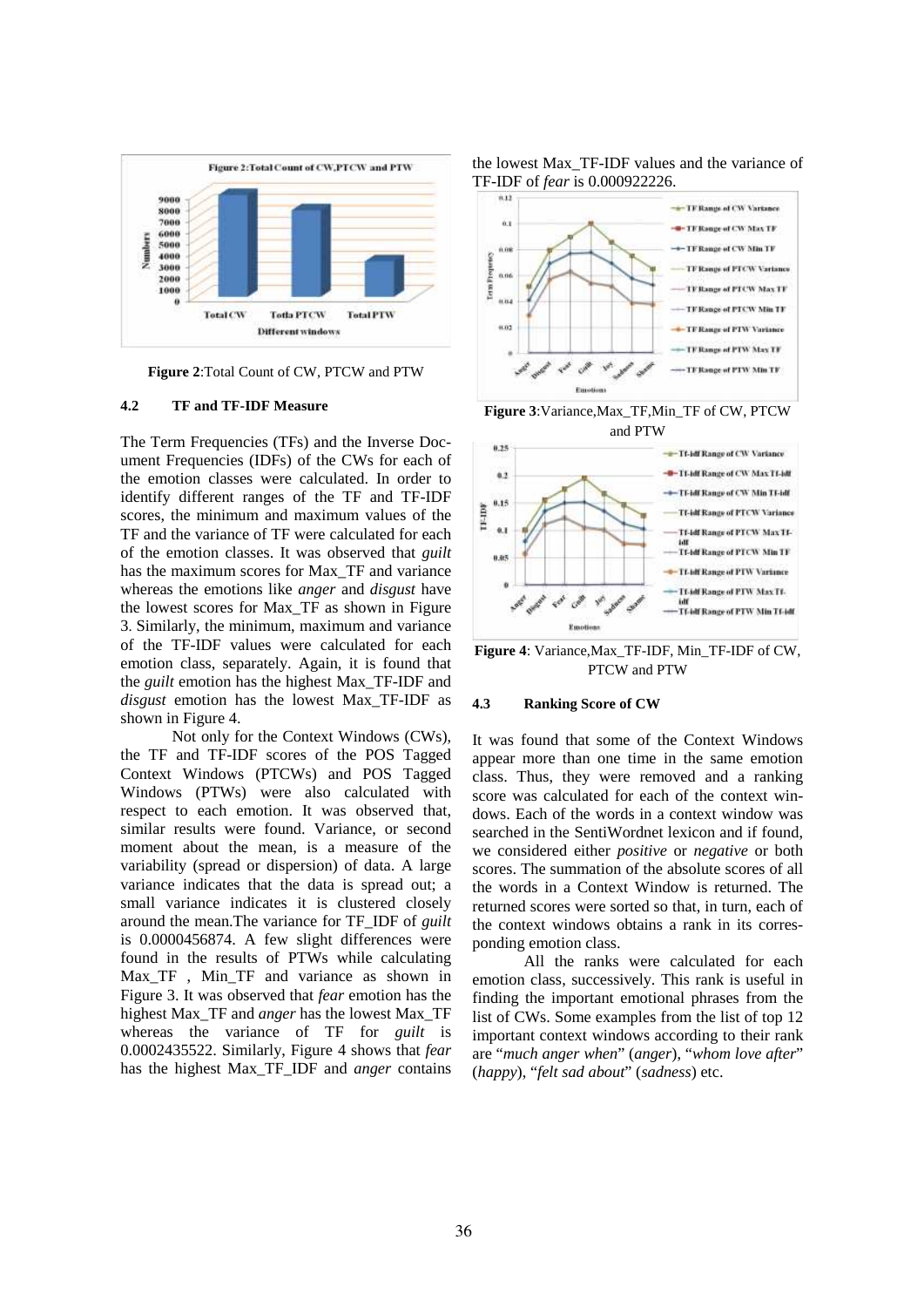# **5 Result Analysis**

The accuracies of the classifiers were obtained by<br>employing user defined test data and data for  $10$ <br> $\begin{array}{|l|}\n\hline\n\end{array}$ employing user defined test data and data for  $10$ fold cross validation. It is observed that when Euclidean distance was considered, the BayesNet Classifier gives 100% accuracy on the Test data and gives 97.91% of accuracy on 10-fold cross validation data. On the other hand, J48 classifier achieves 77% accuracy on Test data and 83.54% on 10-fold cross validation data whereas the NaiveBayesSimple classifier obtains 92.30% accuracy on Test data and 27.07% accuracy on 10-fold cross validation data. In the Naïve BayesSimple with 10 fold cross validation, the average Recall, Precision and F-measure values are 0.271, 0.272 and 0.264, respectively. But, the DecisionTree classifier obtains 98.30% and 98.10% accuracies on the Test data as well as 10-fold cross validation data. The comparative results are shown in Figure 5. Overall, it is observed from Figure 5 that the BayesNet classifier achieves the best results on the score data which was prepared based on the Euclidean distance. In contrast, the BayesNet achieved 99.30% accuracy on the Test data and 96.92% accuracy on 10-fold cross validation data when the Hamming distance was considered. Similarly, J48 and Naïve BayesSimple classifiers produce<br>93.05% and 85.41% accuracies on the Test data 93.05% and 85.41% accuracies on the Test data and 87.95% and 39.50% accuracies on 10-fold cross validation data, respectively.

From Figure 6, it is observed that the DecisionTree classifier produces the best accuracy on the score data that was found using Hamming distance. When the score values are found by using Chebyshev distance, the BayesNet classifier obtains 100% accuracy on Test data and 97.57% accuracy on 10-fold cross validation data.<br>Similarly I48 achieves 84.82% accuracy on the 6 Similarly, J48 achieves 84.82% accuracy on the Test data and 82.75% accuracy on 10-fold cross validation data whereas NaiveBayes and DecisionTable achieve 80% , 29.85% and 98.62% ,96.93% accuracies on the Test data and 10-fold cross validatation data, respectively.

It has to be mentioned based on Figure 7 that the DecisionTree classifier performs better in comparison with all other classifiers and achieves the best result among the rest of the classifiers on affinity score data prepared based on the Chebyshev distance only.











**Figure 7**: Classification Results on Test data and 10 fold cross validation using Chebyshev distance  $(C_d)$ 

#### **6 Conclusions and Future Works**

In this paper, vector formation was done for each of the Context Windows; TF and TF-IDF measures were calculated. The calculated affinity score, depending on the distance values was inspired from Newton's law of gravitation. To classify these CWs, BayesNet, J48, NaivebayesSimple and DecisionTable classifiers.

In future, we would like to incorporate more number of lexicons to identify and classify emotional expressions. Moreover, we are planning to include associative learning process to identify some important rules for classification.